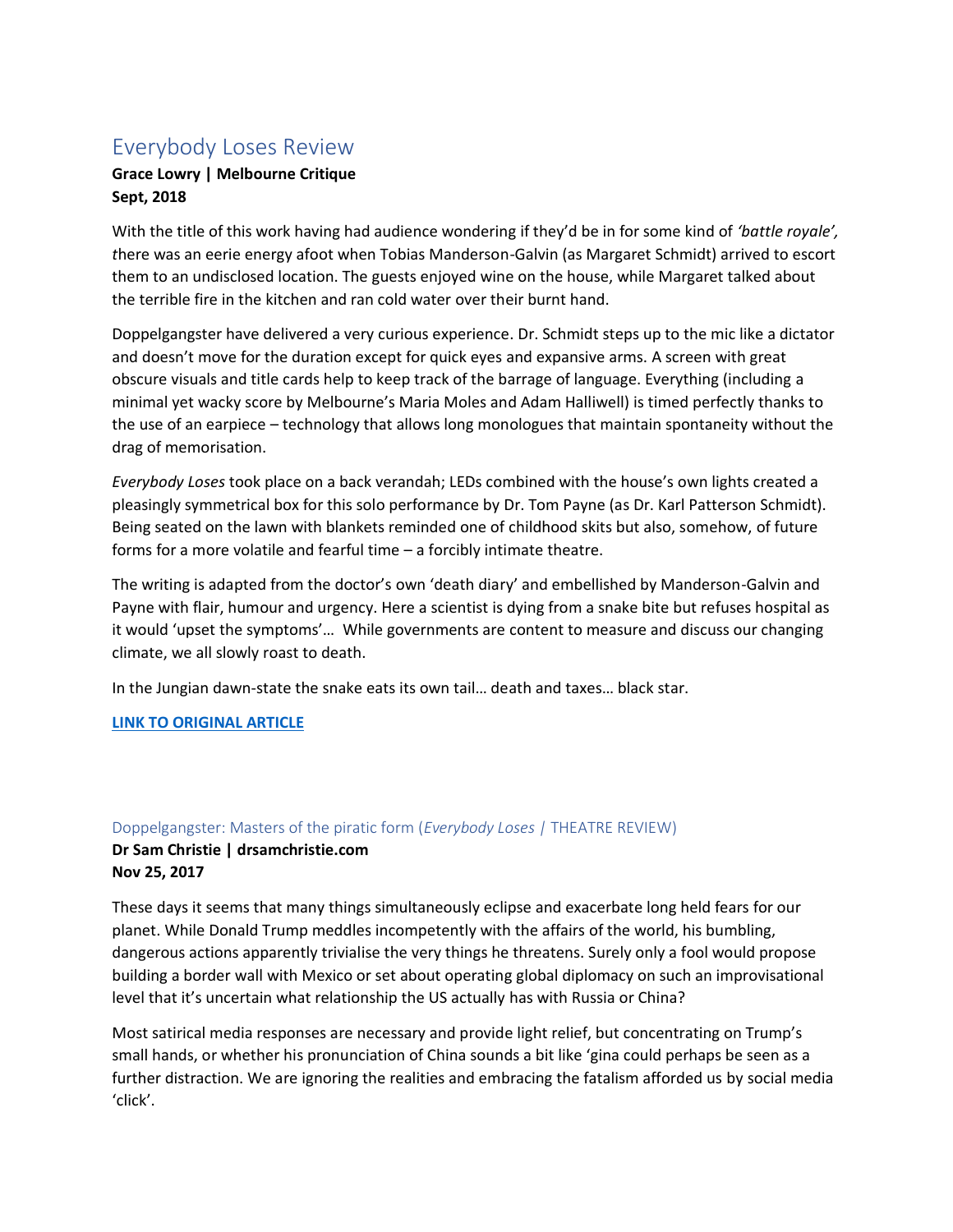It was in light of this that I felt some pleasure contributing to the recent production by UK / Australian performance company [Doppelgangster](http://www.doppelgangster.com/) of [Everybody Loses: The Death Diary of Karl Patterson Schmidt;](http://www.doppelgangster.com/everybody-loses) written by award winning Dadaist poet [Tobias Manderson-Galvin](http://www.tobiasmandersongalvin.com/) with ecological raconteur Dr Tom [Payne](http://www.drtompayne.com/) and performed as a compelling one man show by the latter.

What Tobias and Tom attempt in this work is to provide a very concise response to the idea of recording, or witnessing our own deaths. The result is an edgy and lyrical interpretation of the true story of the gradual demise of Dr Schmidt (herpetologist), who was bitten by a boomslang snake at the Chicago Field Museum in 1957 and doomed to die 24 hours later. As much as he realised this, he was driven to record his own passing in diary form. Maybe he didn't believe he really would die, or perhaps – when it was quite obviously too late – his diary changed tone and became 'the death diary'. The allegorical weight is obvious.

This approach is typical of Doppelgangster, never shying away from visceral and prescient responses to our global troubles. Company Directors Tobias [\(MKA: Theatre of New Writing\)](http://www.mka.org.au/) and Tom [\(Sheffield](http://www.shuperformance.co.uk/)  [Hallam University\)](http://www.shuperformance.co.uk/) engage with urgent themes such as the climate change and the Anthropocene in a way that challenges how we hide in distractions and fatalism and addresses our failings directly through provocative and agile performance pieces. This business comes with some risk; indeed Doppelgangster must surely be one of few performance companies to have an [event cancelled because of serious health](http://www.cambrian-news.co.uk/article.cfm?id=102879&headline=New%20date%20for%20show%20deemed%20%27too%20dangerous%20to%20perform%27§ionIs=news&searchyear=2016)  [and safety concerns](http://www.cambrian-news.co.uk/article.cfm?id=102879&headline=New%20date%20for%20show%20deemed%20%27too%20dangerous%20to%20perform%27§ionIs=news&searchyear=2016) (electrocution and drowning).

It is in this unflinching response that change is facilitated. Direct confrontational live documents will strong-arm opinion. Both Tom and Tobias have quickly become masters of this piratic form; to see these maverick performers in action is to be handed your opinion. Unlike the documentary film, which passively pleads to be noticed, this performance approach makes demands. The more I consider the documentary as a vehicle for change, the more I question its efficacy; despite Michael Moore's Bowling for Columbine (2002) Vegas happened. Is Doppelgangster pioneering the next way to speak out, in hybridised protest/performance? Muscularly battling fatigue and apathy it's worth noting the past and planned schedule of this innovative performance collective, both a list but also the echo of a yell or a sharp intake of breath for the next round.

Making what began as promotional videos for this project, quickly became somewhat rooted in my own filmmaking practice and the not inconsiderable effort I had spent making [Forecast](https://vimeo.com/138137384) (2015), my feature documentary about climate change in which I walked the Wales coastal path from Ramsey to Bardsey posing climate related questions to those I met along the way. Filmically, these works ultimately ask how we might encapsulate the auto-ethnography of impending death? The initial challenge with Everybody Loses was how we might summarise in 'bite size' social media films the peculiarity of Schmidt's endeavour and the seeming connection to our own death drive.

Neither Tom nor myself made light work of producing the videos for Everybody Loses. Tom was keen that each sequence be timed precisely so as to fit with the rhythm of the performance text and Melbourne based duo [Maria Moles and Adam Halliwell's](https://soundcloud.com/marianancy725) hypnotic and percussive jazz score. In the pursuit of precision and with openness to improvisation, I used a Glidecam and a 50mm prime. Capturing Tom's dances and movements happened only through the control of the focal length in direct relation to his moving body at various sites in the post industrial wastelands outside Sheffield. Filming in this way allowed the creation of the record itself to become part performance and a genuine collaboration.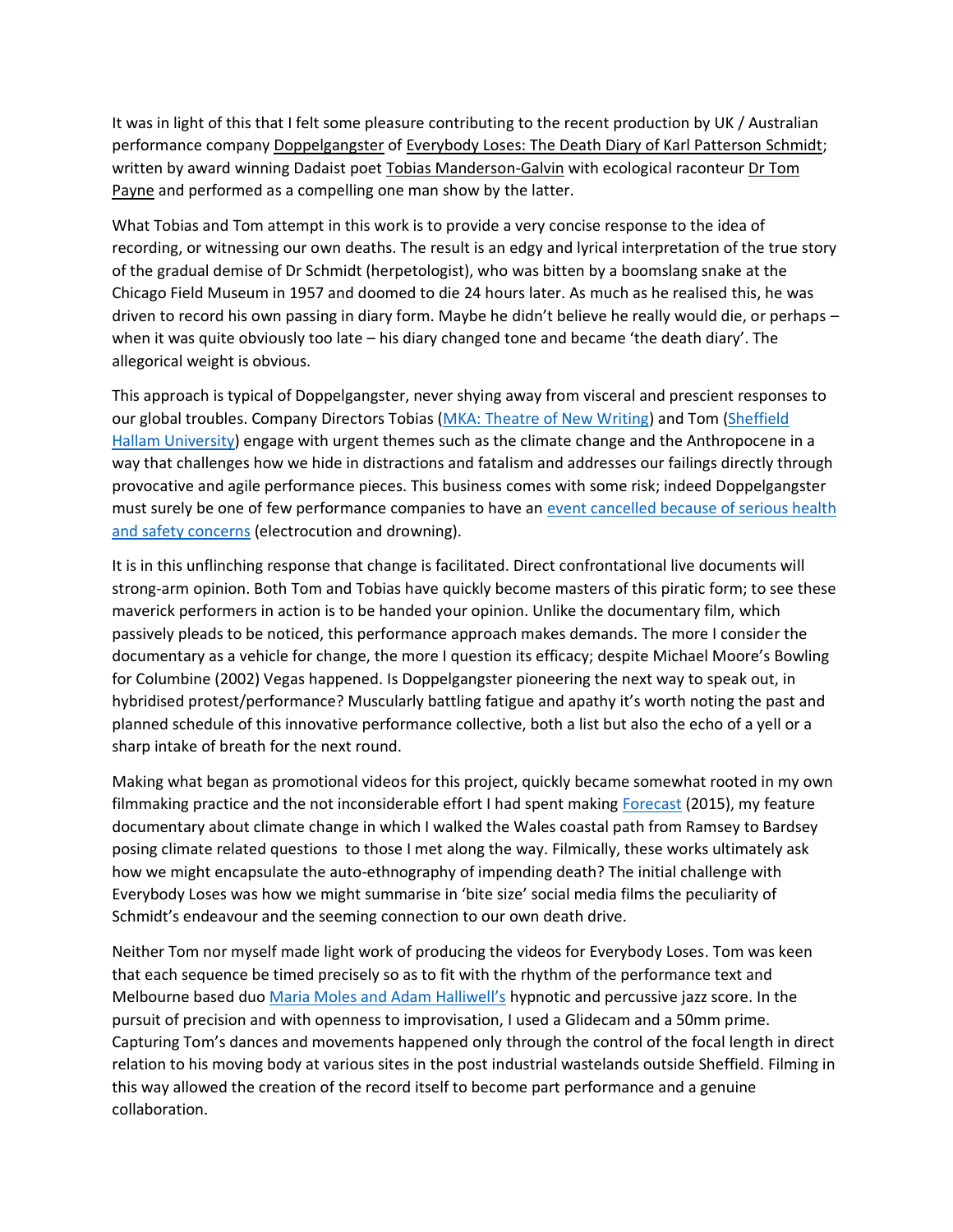Everybody Loses: The Death Diary of Karl Patterson Schmidt is an expanded theatre project, or perhaps a piece of expanded cinema. The show will go on (planned events are quickly taking shape) and these video vignettes serve to illustrate, across platforms, this powerful allegorical tale. These films serve as rhizomatic media texts, joining the virtual to the living; the already dead, shot and edited media text is woven into the living performance. In some ways these are created in non-linear, pixelated environments, but engaged with the live performance, they continue into the architecture of the theatre space and link that space to the mise-en-scene of the films.

If you didn't manage to catch this critically acclaimed performance, keep a close eye for the show coming to a location near you.

#### **[LINK TO ORIGINAL ARTICLE](https://www.drsamchristie.com/single-post/2017/11/25/Everybody-Loses---Doppelgangster)**

## Everybody Loses | Review

**Rhian Boyt | Ceredigion Herald Dec 01, 2017**

A performance about how a snake bite leads to death was very well received by members of the audience at Aberystwyth Arts Centre last Thursday (Nov 23).

'*Everybody Loses'*, brought by international production company *Doppelgangster*, provided a very intense and exciting account into how one man experiences death from a snake bite. It was an impeccably detailed documentation which illustrated the stages of how a fatal bite affects a person's mental state.

The flawless performance was carried out by Dr Tom Payne, a lecturer in Performance Studies at Sheffield Hallam University and Co-Director General of Doppelgangster.

In an impressive one man show, Dr Payne set the dark scene and took the audience on a journey of suffering and death.

The performer drew on the true, self-documentation death of world famous herpetologist Dr Karl Patterson Schmidt.

Karl Patterson Schmidt died in 1957 after he was bitten by a young boomslong snake at the Field Museum of Natural History in Chicago.

He held the snake in an unusual way and consequently it bit him on the hand, which resulted in him creating his 'death diary'.

The bite caused him to die within one day and even though he did not realise he was going to die, he documented every detail of his pain and suffering before passing away.

He even refused medical attention due to fearing it would interfere with the symptoms he was experiencing.

Observing how brilliantly '*Everybody Loses'* reflected on historical accounts of the religious ritual of Snake Handling and explored the societal obsessions with eternal youth, eternal life and the destruction of our planet was extremely intriguing.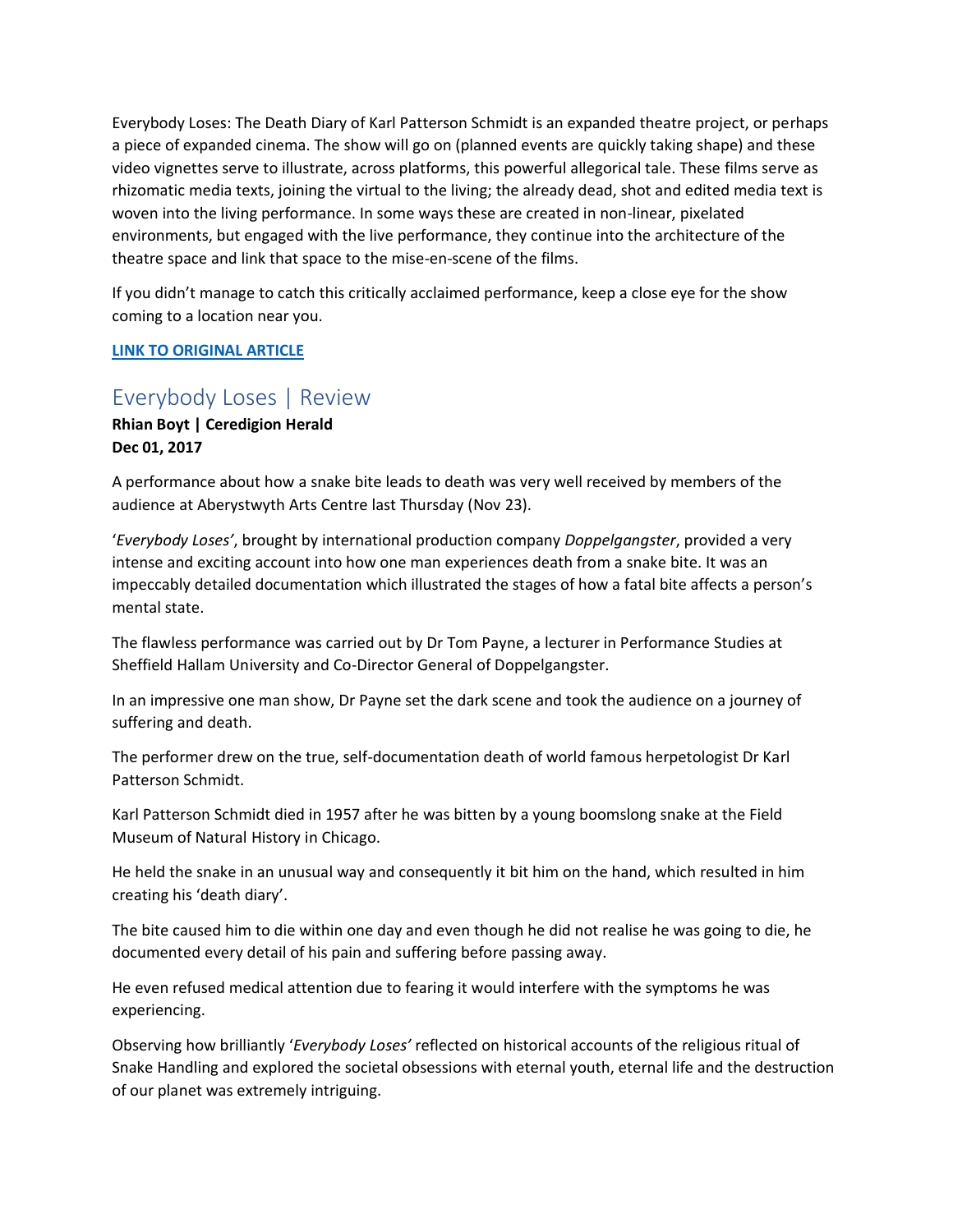'*Everybody Loses*' presented the audience with many thought-provoking themes and Dr Payne provided a convincing performance which allowed the audience to experience the gruesomeness of a snake bite and death vicariously.

The performance gave the opportunity for the 'death diary' to be brought to life from paper, and the way in which Dr Payne delivered Dr Schmidt's words was captivating.

With video clips playing in the background representing suffering, which enhanced the suspense, '*Everybody Loses*' kept the audience on their toes in the best way possible.

Doppelgangster (UK/AUS) are an international performance company creating iconoclastic, politically charged entertainment.

Critiquing contemporary issues at local, national and global levels, and responding to urgent concerns such as climate change, migration and the effects of corporatism, Doppelgangster's work traverses unconventional spaces, using intimate face-to-face encounters, large scale spectacles, and online environments.

*'Everybody Loses: The Death Diary of Karl Patterson Schmidt'* is the fourth full-length performance work by Doppelgangster, and was first trialled as a ten-minute performance at Hot!Hot!Hot! Festival of Climate Arts in Melbourne in 2016.

#### **[LINK TO ORIGINAL ARTICLE](https://view.publitas.com/herald-newspapers-plc/ceredigion-herald-issue-88/page/26-27)**

### Everybody Loses Review

#### **Prof. Mark Whitehead | Placing the Anthropocene Dec 30, 2017**

A triangle of light, a single stool, and a vintage microphone lie in the centre of the room. Then you notice him. Dr. Karl Patterson Schmidt, staring intensely at the audience in silence. Clad in a snakeskin jacket, his silence begets the silence of the audience. And then we begin an exploration (or perhaps it is an exhortation) of the *Death Diary of Dr Karl Patterson Schmidt*.

The eponymous Dr. Schmidt was an eminent American Herpetologist who is portrayed in this performance by Dr. Tom Payne. Schmidt is now possibly most well-known for self-documenting his death after being bitten by a young boomslang snake in 1957. There are two particularly tragic, yet salutary, aspects to his diary of death. The first was that, despite his scientific expertise, Schmidt did not believe that the juvenile snake could produce a deadly dose of venom. The second was, because of his scientific training, he was keen to meticulously document his symptoms, even to the point of refusing medical assistance lest he should interfere with the results of his embodied experiment. Everybody Loses utilises the deeply ironic and disturbing case of Dr. Schmidt, and his embodiment of irrationality within the rational, as a form of morality (perhaps immorality) tale that speaks directly to contemporary human relations with our planetary home. Yet speaking directly is by no means the intent of this performance piece. This *performance of a death bite* weaves together science, comedy, song, drama,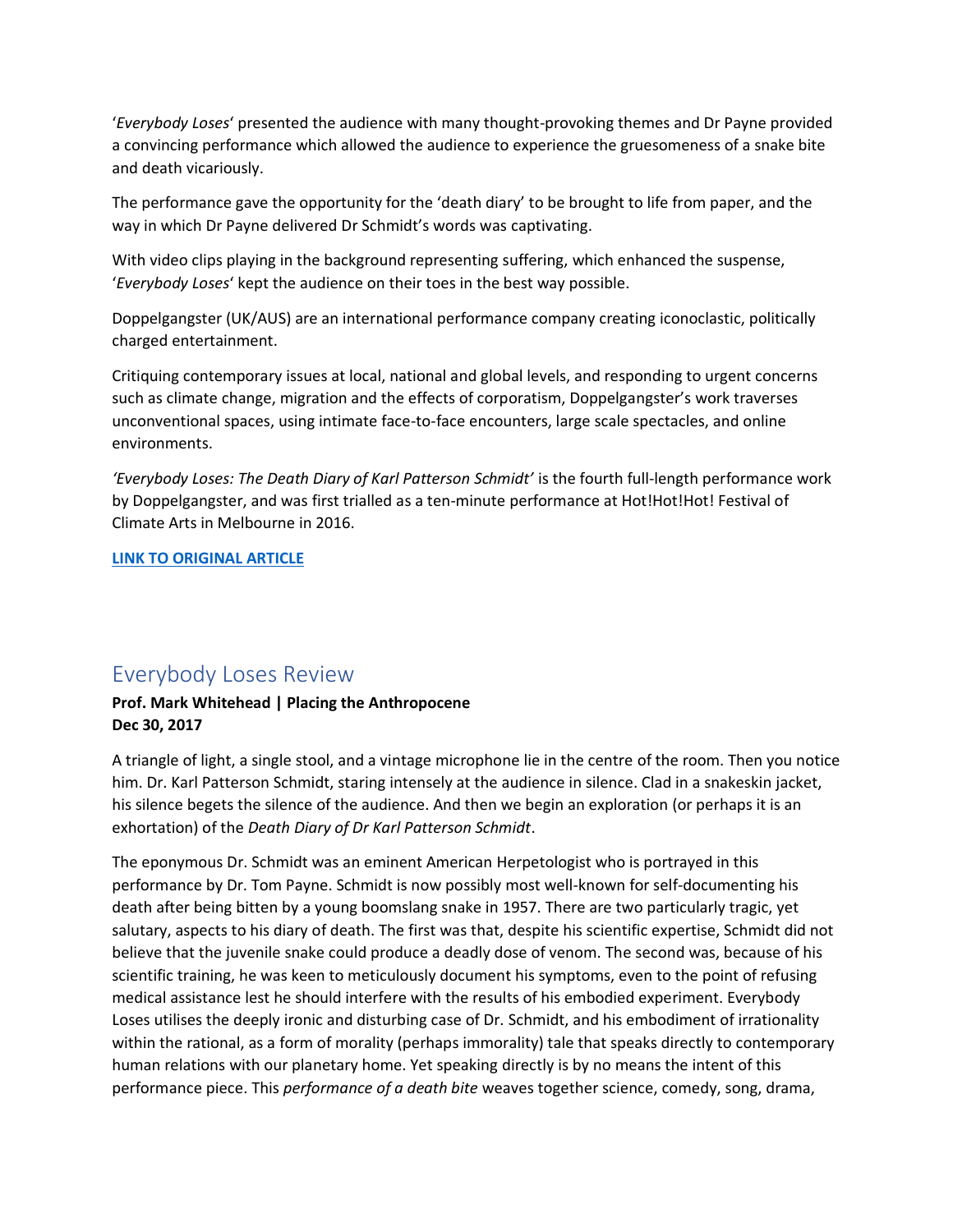and prose that is at one and the same time intimate and yet sweeping, highly personal and yet geopolitical, embodied and yet planetary. Its effects on me were both profound and discombobulating.

Our first ventures into Schmidt's diary sets the tone:

"4:30-5:30pm Strong nausea, but without vomiting, during trip to Homewood on suburban train. A firsthand report of an untreated bite has special value. Very special value-I think. I am feeling a little like I'm losing my mind. Worse for wear. Perhaps it's the snakeskin suit"

Here, at least for me, Schmidt's diary echoes the work of Charles David Keeling who began the assiduous monitoring of global average carbon dioxide from the lonely Mauna Loa volcano in the Pacific Ocean. His data, and the Keeling Curve it produced, are now our clearest signal of the declining climatic stability of our planet. Is this our first hand scientific account of an untreated environmental intervention at a planetary scale? Schmidt's body here becomes planetary in it symbolism. But Schmidt's tale also invokes the NASA scientist James Lovelock whose Gaia hypothesis led to the first scientific accounts of the Earth as a living body. What ultimately unites Schmidt, the Keeling Curve, and the Gaia hypothesis is not the scientific method, but how the scientific discoveries they embody (quite literally in Schmidt's case) have been paralleled by a declining ability to act upon them. Schmidt's stubborn refusal of medical help reflects humanity's refusal to act decisively on climate change. Schmidt's inaction is born of either a commitment to the scientific method, or an inability to think straight (or perhaps a mixture of the two). Our inaction is the complex product of certain psychological flaws and political economic norms, but is ultimately in spite of science not because of it.

Beyond the diary there are other themes that creatively weave their way through Everybody Loses, connecting together the particularities of Schmidt's death diary and the signs of our dying planet. First there is the snake, "A boomslang with undivided rear plate. – a thirty-inch snake brought for identification to Chicago Natural History Museum by Mr. Truett of the Lincoln Park Zoo." The biblical implications of the snake are, of course, evident it evokes Genesis, it evokes The Fall. But, in this performance the snake becomes so much more. In its naming, and "taming" under the herpetologist's gaze it comes to stand for a nature transformed by human categorization and exploitation. At one and the same time, the snake represents nature "biting back" through climate instability, pollution vectors, and resource depletion: we hear of the ancient myths of a giant snake who once disturbed will "rise from the ground, wrap itself around the earth, and crush it. And that'll be the end of this". But the snake in the hands of Schmidt also invokes the ecological irresponsibility of mankind: why did he hold the snake so carelessly, so unthinkingly?

In scene 4 our focus becomes death and taxes. Death here operates on at least two levels. While we are engaged in a visceral and, at times, surreal account of Dr. Schmidt's demise—"9:00pm – 12:20am slept well. No blood in urine before going to sleep, but very small amount of urine. Urination at 12:20am mostly blood, but small in amount. Mouth had bled steadily as shown by dried blood at both angles of mouth"— ecological death is never far away. What this performance is incredibly effective at conveying are the potential banalities of catastrophic ecological degradation. As with the gradual worsening of Schmidt's condition we are left to ponder the ultimate consequences of the slow death of the planet. Many writing about sustainability today have described the emergence of environmental management systems which are predicated on sustaining gradually degrading ecological systems. In Everybody Loses we begin to discern the ludicrousness of thinking that gradual degradation will not ultimately be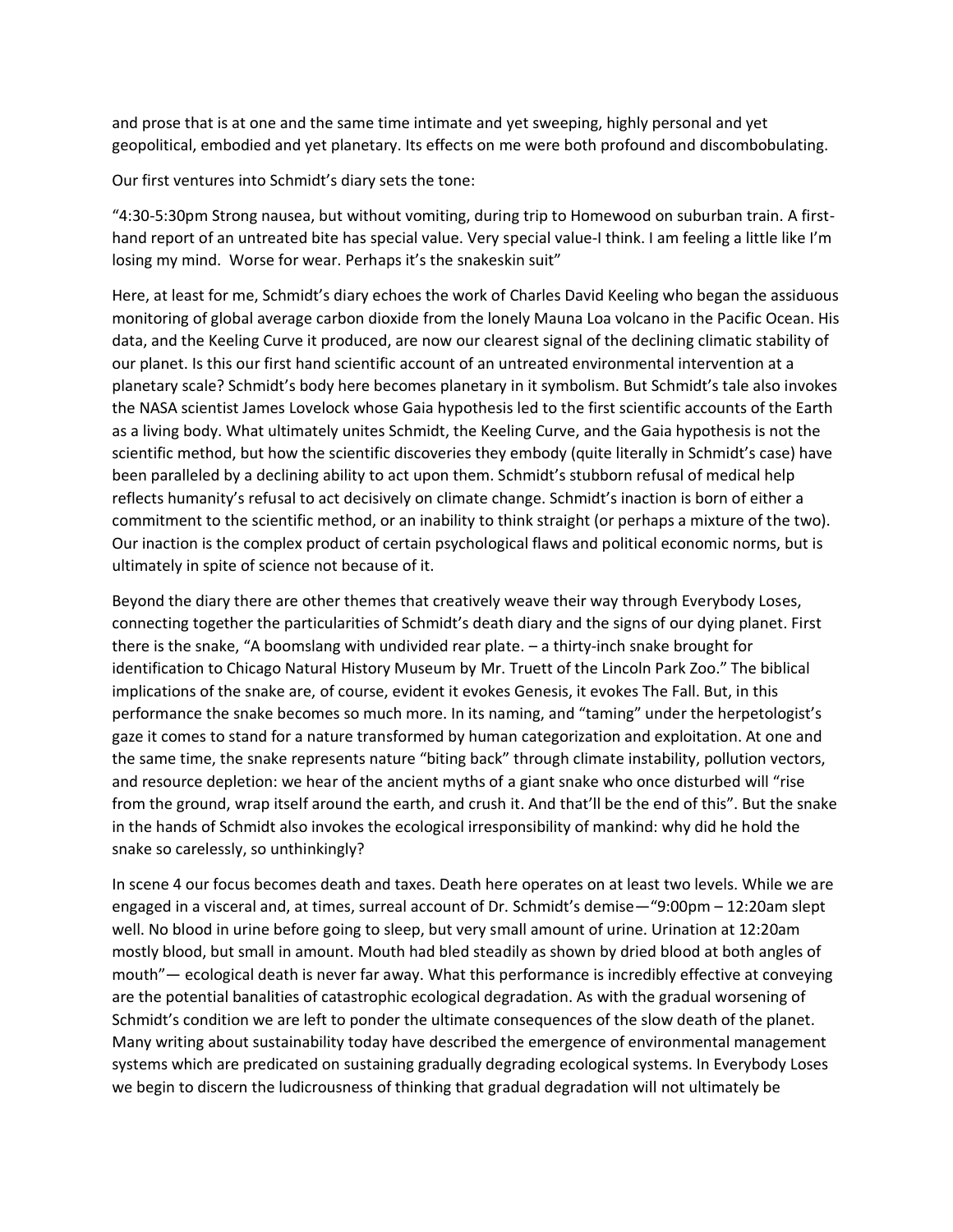calamitous. Schmidt's death is a slow and gradual one, but even though its steady nature allows him to document its course, it does not change the nature of his ultimate death.

Beyond death the only other certain thing is taxes. With an impromptu tax audit, we are reminded,"All of us. Every person. Every last one of us. Owing all that. That massive cosmic debt to the reaper and the HMRC/ATO/IRS. Owe all that, killing us all, and the weather". While Dr. Schmidt owes a personal debt of death to the venom, our cosmic duty is increasingly understood in the terms of an ecological debt. Popularised in the 1990s, the notion of ecological debt has become a common way of conceptualising our collective relationships to the ecological systems on which we depend: ecological debt is the product of the resources we take out, and the pollution we put in to ecological systems, that outstrip those system's ability to replenish and absorb. Everybody Loses interprets ecological debt as the product of the freedoms we enjoy, "the ability and access to global, local – hell even elevators or new sneakers – travel, and the billions of hours of self-produced, mass-produced, and all-the time on demand entertainment."

Running through each of these deeper themes, Everybody Loses if characterised primarily by its embrace of the absurd. The absurd takes various forms from the constant contradictory qualifications that stream from the consciousness of the dying Dr. Schmidt, to the random banalities that enliven his monologue: "The road to hell… Is paved […] So, um, any shoes will do really. Loafers will do fine." In its embrace of the absurd, Everybody Loses embodies all that is best about the Dadaist tradition. It embraces the irrational to shatter the rational veil of the capitalist-materialist complex, and reveal its absurdities. To paraphrase David Attenborough, anyone who thinks that we can sustain infinite growth on a finite planet is either mad, or an economist! Surely to get ahead of the absurd, we must first know absurdity.

The absurd is also evident in the particular deployment of humour that this performance utilises. It is the form of humour that makes you think about the nature and purpose of humour itself. First things first, Everybody Loses is funny. At one point Schmidt asks the audience, "How's everybody feeling? I'm using a complex system of nerves, electrical and chemical releases, distributors, and receptors". Funny, right? But humour is important within this performance not because it sooths, or massages our intellectual egos (in the sense that we get the joke). Here humour operates on the level of enabling us to recognise that we can see the absurdity, that we can even rise above it enough to find it entertaining, perhaps that we can actually do something about it.

If I am honest, watching *The Death Diary of Dr. Karl Patterson Schmidt* was a challenging experience. It expects a lot of the audience. But isn't this what true theatre should be about. Everybody Loses is enlivened by an incredibly diverse, thoughtful, and thought-provoking script. Dr. Tom Payne's performance of the eponymous Dr. Schmidt was eerily effective, committed, and strangely charming. If I have a criticism it would be that Everybody Loses can so easily lose you in its disorientating fabric. But this is a harsh criticism, given that its intent is to generate an effect of disorientation and confusion. The issue here then becomes a question of balance between the relative values of bewilderment and comprehension. As an artistic intervention within contemporary human-environment affairs, Everybody Loses is both original and unquestionably effective. It is gripping and intelligent and should offer inspiration to others engaged in bringing the performing arts and the ecological crisis into conversation.

At one point Dr. Schmidt asks the question, "Vox Pop. Is anyone here a reviewer. Suggestion. To whit: Five Stars. He was a good man. He was stimulating, and exciting. Both a true exchange, and it was good.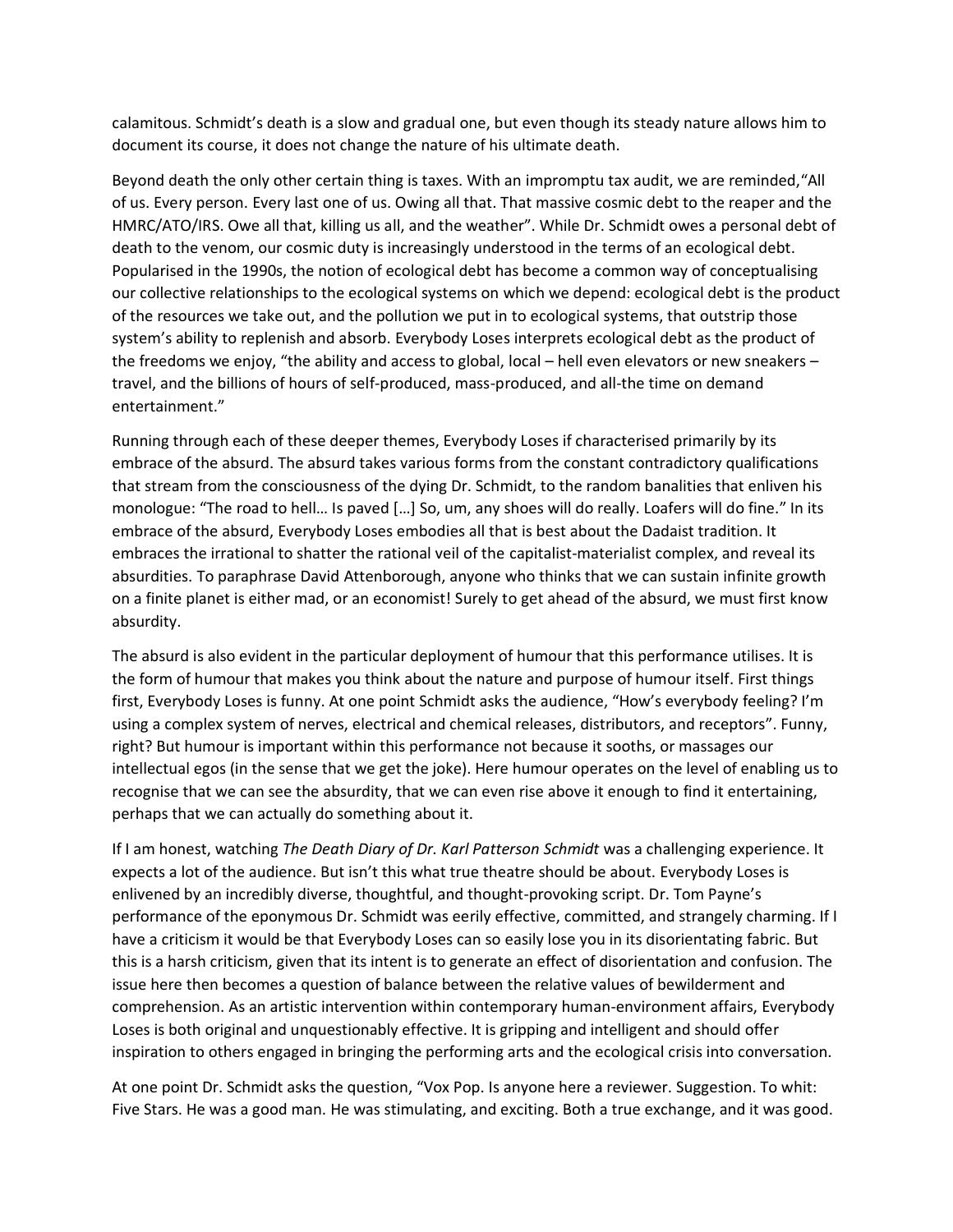Sharing our fortunes, and fates, and becoming one". I find this self-assessment to be entirely reasonable.

**[LINK TO ORIGINAL ARTICLE](https://anthropocenedotcom.wordpress.com/2017/12/30/performing-the-anthropocene-everybody-loses-a-review/)**

## Everybody Loses Review

**Erin Kavanagh | A Modern Antiquarian Dec 05, 2017**

Dear Diary,

November 23rd, Aberystwyth Arts Centre, 7.30pm.

I think that the oceans might have begun to boil. Or perhaps they already were and we were too entranced with sitting in a theatre, listening to somebody talking about how the ocean's might one day boil, too busy applauding, to notice.

Rarely, are moments gifted to us when we can step back from this, our own noise, for a moment. To step, with total commitment, into somebody else's opera; to make room for one hand clapping (and other such luxuries).

Being an audience is an experiment. An experiment in paying attention. An audience is both one person and all the people and all the people as one person.

Paying.

Attention.

We tend to forget this though, when we buy our tickets, putting all the pressure upon who we are audiencing for, making out that theirs' is the only activity under scrutiny. Sometimes though, just sometimes, that vulnerability barrier is removed. Sometimes, instead of feeding off one another, bouncing energy back and forth in some sort of abstractedly hungry game of tennis, the audience and the actor loop together. There is a conversation inside somebody else's head, in which everyone has a voice. Thus, instead of disappearing for the jurisdiction, everyone becomes more present.

This is what those of us did, who attended Doppelgangster's latest One Man Show (sans snake). Within the Round Studio in [Aberystwyth's Arts Centre](https://www.aberystwythartscentre.co.uk/theatre/everybody-loses-doppelgangster), we nestled like little vipers in a basket. Before us was a triangulated stage, a chair, a microphone, a screen, a person.

It was a simple account of a snake bite, the story that is.

To be more precise, it was an account of a scientifically recorded experience of being bitten by a Boomslang.

To be totally precise, it was an account – we never saw the snake, although we knew it was there.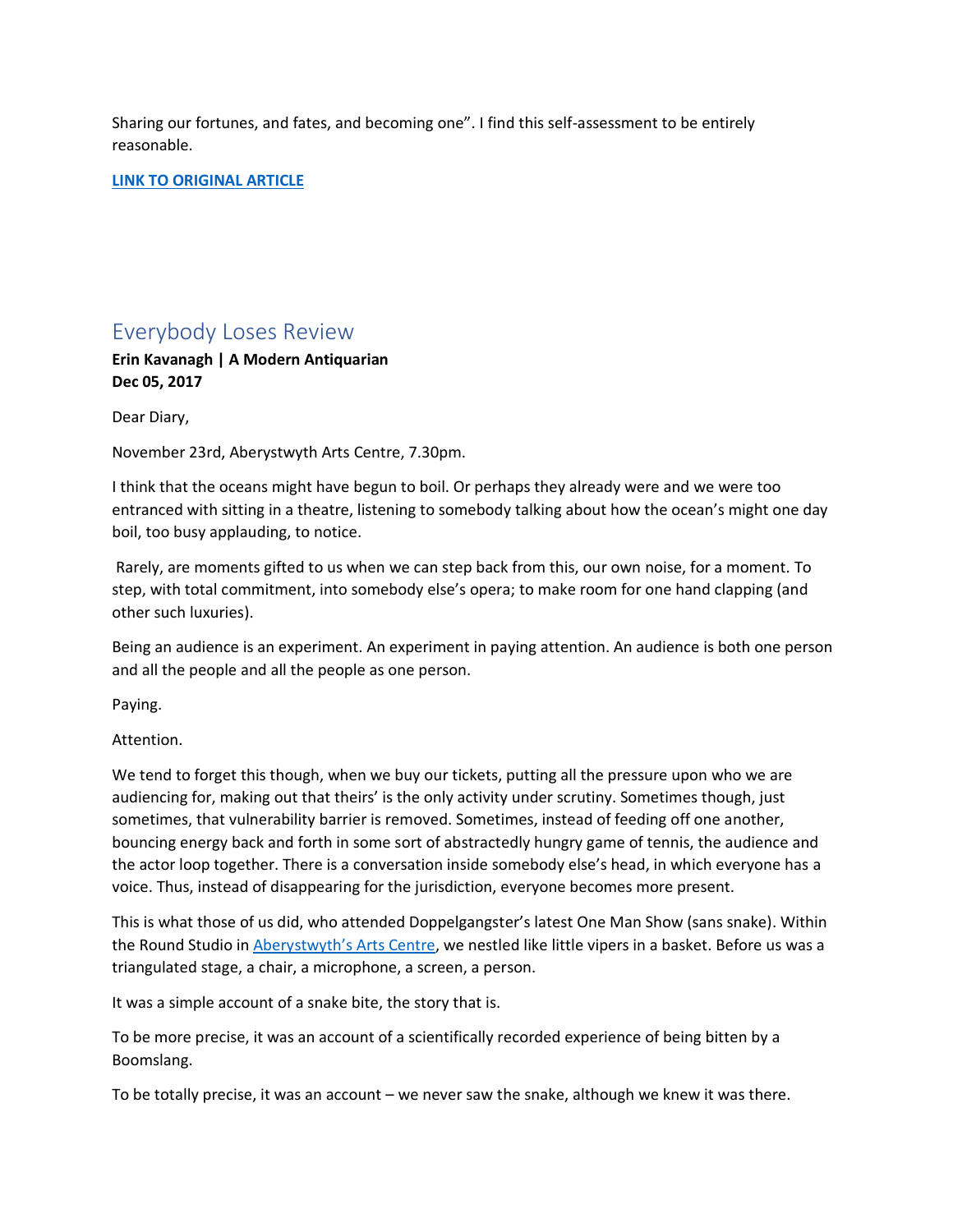"Drawing on the true, self-documented death of world famous herpetologist Dr Karl Patterson Schmidt, historical accounts of the religious ritual of Snake Handling, Doppelgangster's own personally documented accounts of self-poisoning, and reptilian myths of genesis and the coming apocalypse, EVERYBODY LOSES interrogates societal obsessions with eternal youth, eternal life, and the destruction of our planet." [\(AAC\)](https://www.aberystwythartscentre.co.uk/theatre/everybody-loses-doppelgangster)

Thus states the show's marketing blurb. I won't disagree with the appraisal, however I will move it a little away from anhilism. For me, this show was emblematic of survival – not of the body but of experience. A value was placed upon recording and tracking thoughts, of interrogating an honest humanity; of humanity's need to keep moving at any cost. To purge and engage at a distance, to be in denial and yet most particularly informed, to be clearly going nowhere whilst running; keeping right on running. Words sticking to other words like musical refrains, a cadence of denial. No margin for error. This was the madness of the snake bite, the myth of eternity. The almost-frenzied nature of Dr Schmidt's demise was relentless like the sound of a typewriter printing from a Word Processor in one's memory.

It was loud. The concept, I mean. It was loud and uncompromising and exhausting and emotional; funny, poignant, universal. Rather like life – only with better timing. Shadow and light played a wonderful dance and the script flowed like a river, deep as mountain pool, as sustaining as a saline drip.

Staged Post Modernism can be ungrounded, pretentious and essentially vapid. Climate Art can be yet another person in plastic, sculpting ice. This was none of those. It was approachable whilst challenging, skilled and confident with impeccable pausing; a masterclass in techniques without ever feeling like an exercise. It made difficult concepts oddly accessible. Payne-full puns a plenty, it played with our understanding of words as if we were sharing in the joke, comfortable with it being at our own expense. It was un-sited, yet specific, performance.

This, this was Sci-Art:

and now everybody else needs to up their game.

**[LINK TO ORIGINAL ARTICLE](http://www.geomythkavanagh.com/single-post/2017/12/04/Everybody-Loses)**

### Everybody Loses Review

**Dr Anna Sokolova | Unpublished review of performance at KXT Theatre Sydney Dec 05, 2017**

DR ANNA SOKOLOVA

Anna Review - Audrey Journal Everybody loses The Death Diary of Karl Patterson Schmidt By Doppelgangster Performance Dr Tom Payne Writing + Direction + Scenography Tobias Manderson Galvin & Dr Tom Payne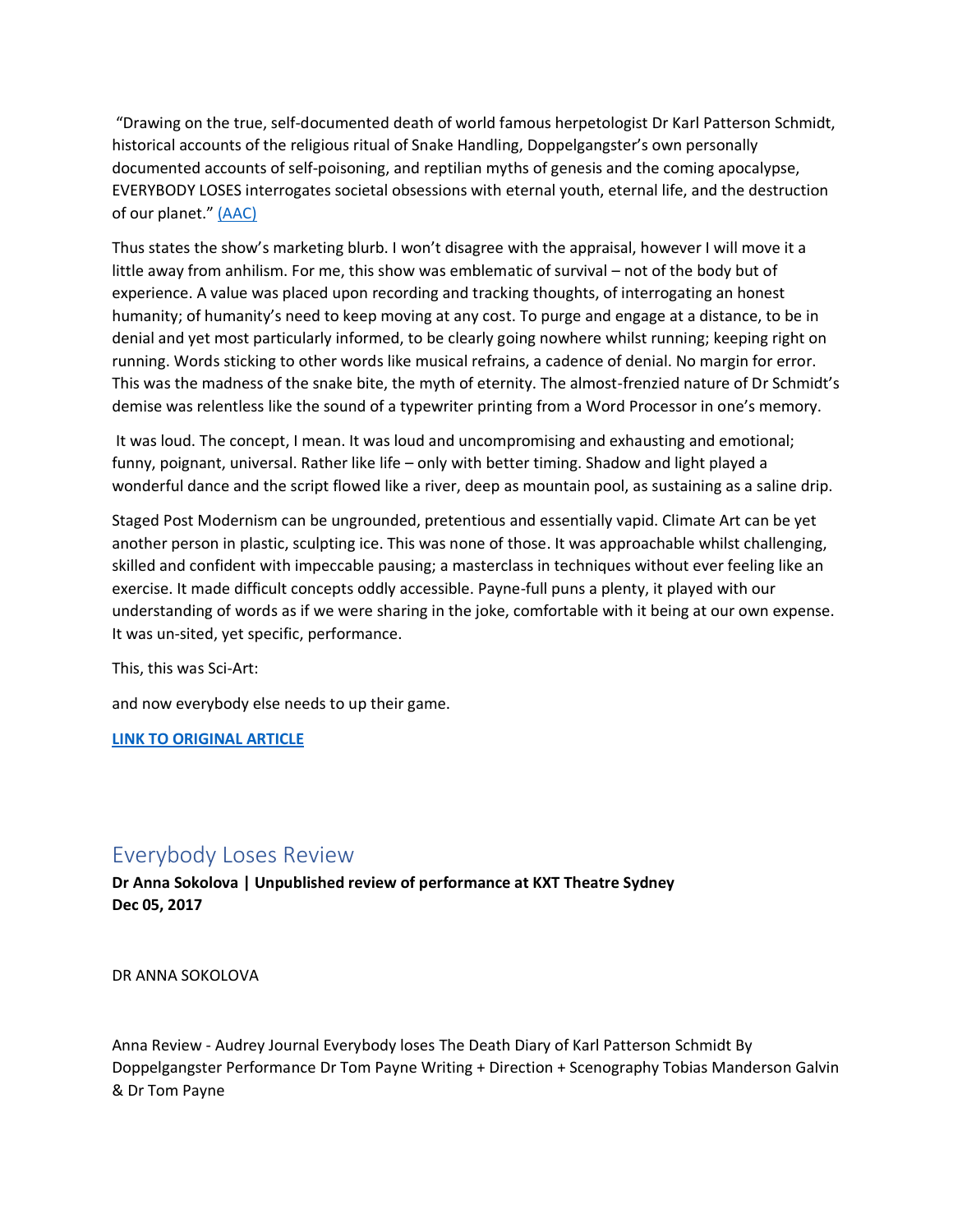I got a free ticket for Tuesday, but had to refuse, and decided to get there on Friday, but was not feeling sure that it was a good idea at the end of a very full on week. I needn't have worried, I ended up having the best night at the theatre I've had in ages!

Everybody Loses is a part of the Sydney Fringe, and was performed at the tiny but very difficult space on Level 4 of the Kings Cross Hotel. There was a tiny stage decorated in a variété style, with heavy dark red plushie curtains at the rear and fairy lights running over the top front of the stage creating an arch. To the left was a big screen, illuminated by a projector located on the floor.

There were soft red couches and simple chairs for the audience. It was a pity that a lot of those were vacant. Regretfully, the marketing of the performance did not appear to be very strong.

The show was a combination of a narrative by Dr Tom Payne, and a silent video running in parallel. The psychedelic set of the movie with the agonistic performance of Dr Tom Payne, operated to bring to light the unconscious background of what was a very complex story.

The text, demanding for listeners, was packed with a lot of references, with turns and returns and thrown out associations, the details of which I find hard to recall, but easy to remember, like a footprint left somewhere in my mind.

The core of the narrative was the real diary of a scientist - Dr Karl Patterson Schmidt - who was recording his own symptoms following a deadly snake bite at the Chicago Natural History Field Museum in 1957.

Fragments of the diary have been mixed together and stretched further into a talk about ... eternity, life, death, and disappearance. On repeat.

In parallel, on the video, there were feet in business shoes, stepping on concrete, and dragging that top layer of concrete further, step after step. The whole video was full of industrial concrete, empty, and unkind to humans.

On the stage, the Doctor was standing at the mic behind a thin chain. Caged, and framed by the strip lights, he seemed like a museum exhibit.

The assistant, Tobias Manderson-Galvin, had been telling the audience before the start that the Doctor has been bitten and nobody knows if it is contagious, hence, it is highly recommended not to get too close...

I shall say here, that it seems that for Manderson-Galvin the night was hard. From what I've seen before, his feature characteristic as a performer is to entertain, or bother, or involve, or make fun of the audience. It seems yesterday was damn hard to do it with only a few people. Throughout the performance he was adding little accents for the show itself. Turning on the fog machines, opening and closing the chain for the Doctor, as and when was needed. He was not involved in the story itself, but his presence was so charismatic, that he was definitely a part of the happening.

Getting back to the story... Being a scientist myself, I was absolutely delighted to see the life story of another scientist being brought up to the theatre stage. Also, the very beginning of the performance, when Dr Schmidt started to talk about time, space, eternity, numbers, non-linearity, relativity was so nicely done, so precise without any cliche references.